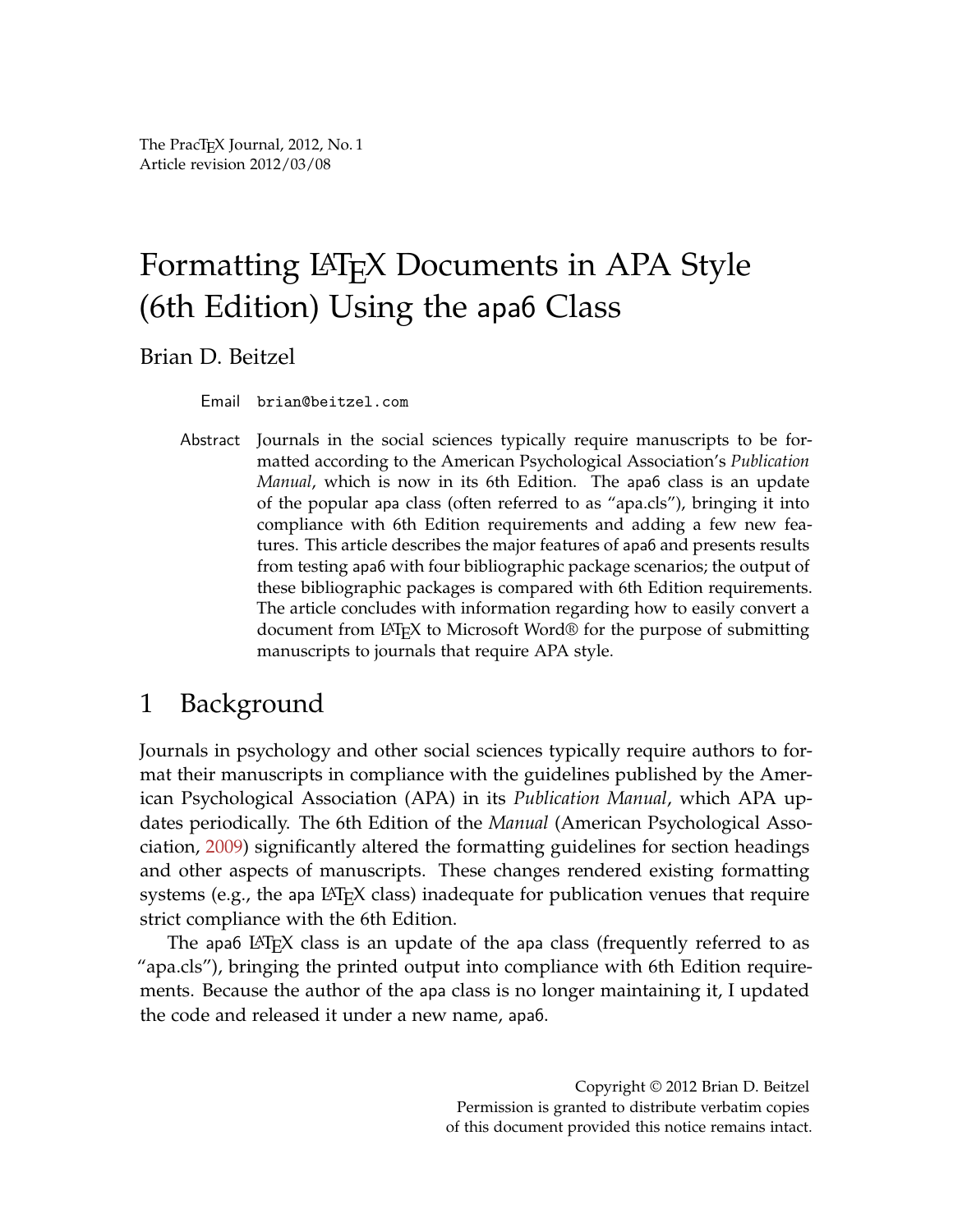In addition to the formatting updates (described in Section [2\)](#page-1-0) required by the changes introduced in the 6th Edition, I added a few new features that were not available in the apa class. I describe these briefly in Section [3](#page-3-0) of this article; for more detail, please consult the apa6 documentation.

Central to the requirements of APA style is the citing of sources. Several LAT<sub>E</sub>X bibliography packages are available for this. I tested the most common ones and have included my results in Section [4](#page-4-0) of this article.

One additional aspect of preparing manuscripts for publication is the frequent stipulation that manuscripts be submitted in Microsoft Word® format. Microsoft Windows® users need look no further than Section [5](#page-10-0) of this article for a relatively easy solution for accurately converting LAT<sub>E</sub>X documents into Word documents.

Although I refer exclusively to LAT<sub>E</sub>X documents throughout this article, all the information applies equally to Sweave documents (cf. Zahn, [2008\)](#page-11-1). Sweave is a function in the open-source statistical software R (R Development Core Team, [2011\)](#page-11-2). An Sweave document contains both directives for statistical analysis (conceptually similar to SPSS commands) and prose (abstract, introduction, etc.). The Sweave function processes the statistical analyses and "weaves" the statistical output with the prose to produce a complete manuscript. Thus, the researcher no longer must re-type, copy, or paste statistical results into a word-processing file. And if the data to be analyzed should change for any reason (e.g., one decides to exclude a few outlier cases), one only needs to re-run the Sweave command in order to produce an updated manuscript with the latest statistical results. The details of Sweaving are beyond the scope of this article, but a quick web search will turn up many useful results.

# <span id="page-1-0"></span>2 Compliance with 6th Edition Requirements

This section describes the updates made necessary by requirements appearing for the first time in the 6th Edition.

Like apa, apa6 has three modes that generate a different visual result when the document is compiled: jou mode (the default), which has a two-column, printed-journal appearance; man mode, which follows APA's requirements for formatting manuscripts for publication; and doc mode, which has a standard LAT<sub>E</sub>Xdocument appearance. Although some of the 6th-Edition changes (e.g., format of section headings) apply equally to jou and doc modes, in this article I will be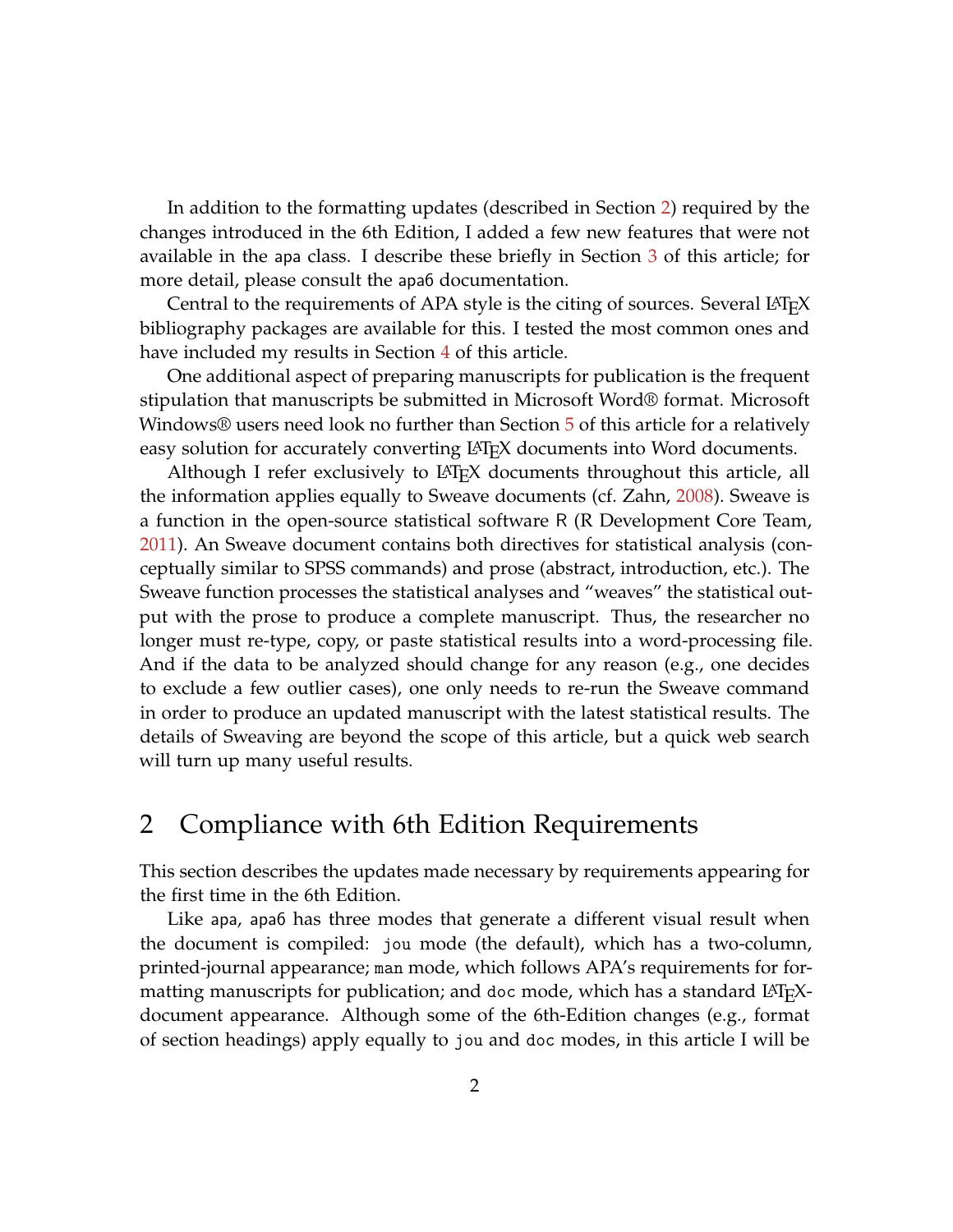discussing the much-more-detailed specifications from the *Manual* pertaining to man mode.

## 2.1 Section Headings

Perhaps the biggest change introduced in the 6th Edition is the way section headings are formatted. Prior to the 6th Edition, headings were formatted based on how many levels of heading (think of levels in a hierarchical, Roman-numeral outline) were present in the document. In the 6th Edition, regardless of the number of heading levels in the manuscript, the top heading level is always centered, boldfaced, and set in upper- and lower-case. Other heading levels have similarly specific requirements. (In APA style, headings are not numbered.) The apa6 class complies with all of the 6th Edition heading requirements.

### 2.2 Float Placement

According to the 6th Edition, tables and figures (in that order) must appear after the references but before the appendices. This creates something of an enigma regarding what should happen with floats (i.e., tables or figures) that are ultimately typeset within an appendix. The choices we are left with are to place appendix floats (a) along with the floats from the main part of the manuscript, which would mean that appendix floats appear prior to the point at which they are mentioned; (b) within the appendices themselves, which is not consistent with how floats in the main part of the manuscript are handled; or (c) in a separate float section that follows the appendices, which results in two sections of floats. Obviously none of these choices is satisfactory, so I posed the question to APA's Style Expert. He responded that at least for APA's journals, "it doesn't matter whether appendix tables are submitted with text tables or separately, as long as they are numbered correctly (e.g., Table A1, Table B1, etc.)." (J. Hume-Pratuch, personal communication, June 15, 2011). Therefore, apa6 takes the most straightforward approach and includes all appendix floats within the body of the relevant appendix. This also has the advantage of making the appendices more readable.

Because the 6th Edition requires figure captions to be printed on the same page as their respective figures, apa6 does not produce any Figure Captions pages.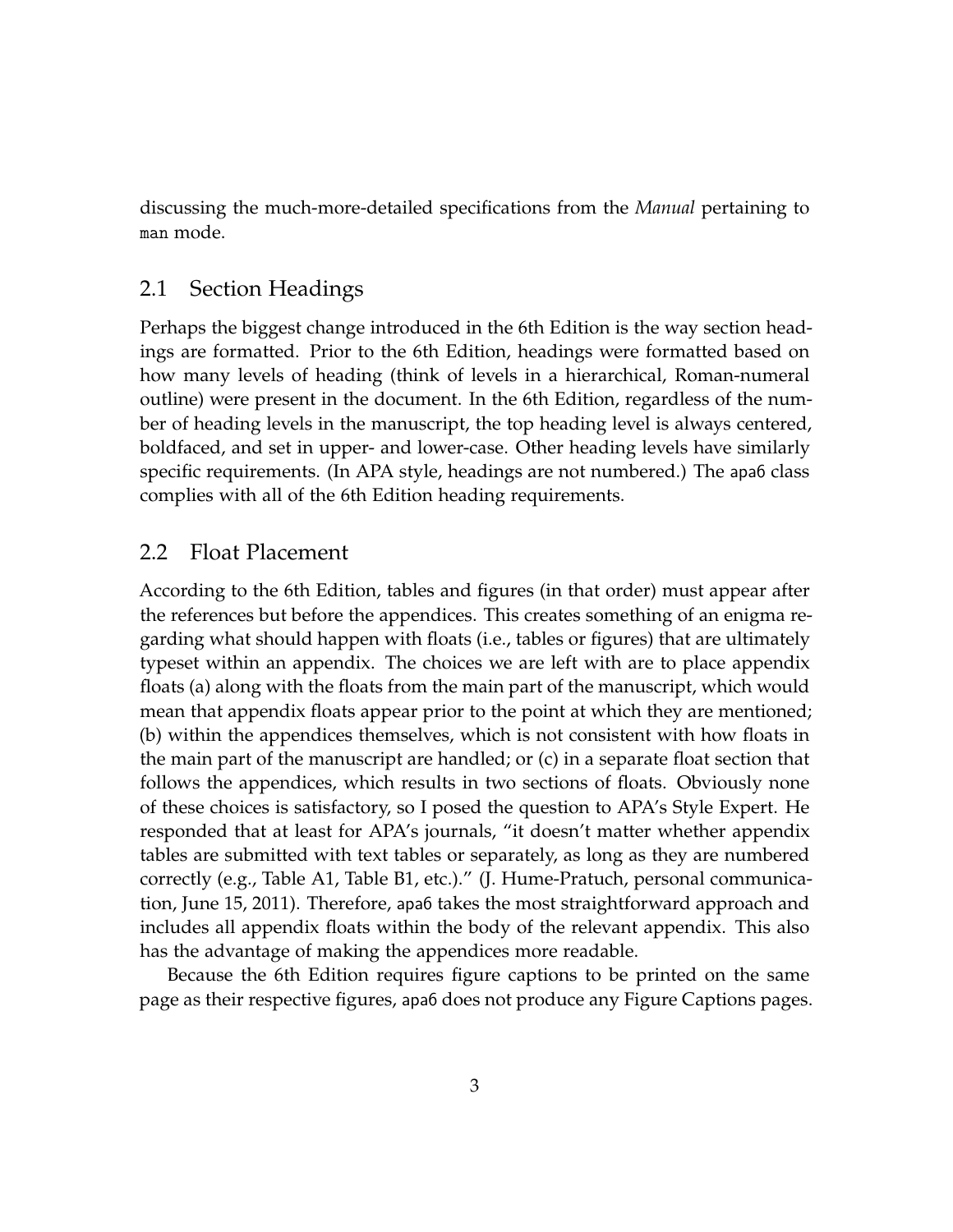## 2.3 Author Note

According to the 6th Edition, the Author Note must appear on the title page rather than on a separate page of the manuscript. The apa6 class typesets the Author Note at the bottom of the title page, per 6th Edition specifications.

# <span id="page-3-0"></span>3 New features

In addition to providing compatibility with the 6th Edition of the *Manual*, I have implemented several new features beyond those available in the apa class.

# 3.1 Repositioned Floats

When revising and proofreading a manuscript, it is most helpful to have the tables and figures readily available (rather than turning most of the way to the end of the manuscript to access them). If the user invokes the floatsintext option (in the \documentclass line), tables and figures will be integrated in the text approximately at the point where they are mentioned.

# 3.2 Masked References

Most often when authors submit manuscripts for peer review, the manuscripts must have all identifying information stripped so that reviewers do not know who the author of the manuscript is. If the user specifies the mask option, apa6 will suppress the author's name and affiliation, the Author Note, and any references that are marked as being the author's own.

The apa6 class replaces masked citations with the text, *(2 citations removed for masked review)* (in the case of two masked citations) and removes the corresponding entries from the reference list.

For final production of the manuscript there is no need to revise how the previously masked references are cited. Removing the mask option from the \documentclass line will unmask all in-text citations and display all sources in the reference list.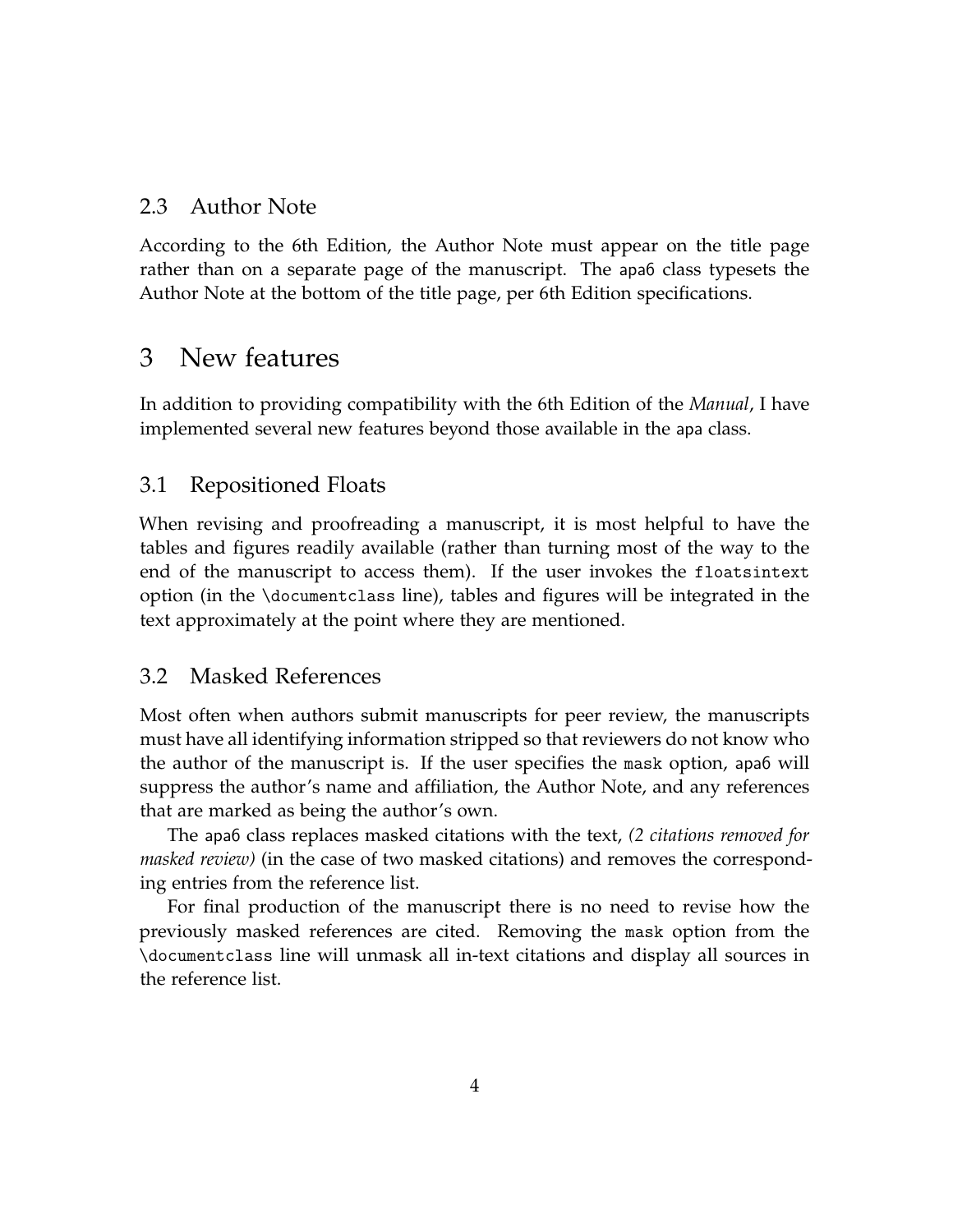# 3.3 Flexible Bibliographies

The apa6 class supports three bibliography packages: apacite, natbib, and biblatex. Section [4](#page-4-0) describes how well each of these packages complies with 6th Edition requirements.

# 3.4 Smaller Changes

I also added several new features for convenience, and will give them only passing attention here. First, the user can specify the desired font size (within the standard set of 10pt, 11pt, and 12pt that LAT<sub>E</sub>X provides). Second, with the draftfirst or draftall options, a "DRAFT" watermark (which the user can further customize with different text or font size) will be placed on either the first page or on all pages. Finally, the user can specify keywords to facilitate electronic indexing of the article after publication; many journals (including APA journals) request authors to provide these. If specified, keywords are displayed on a line beneath the abstract.

# <span id="page-4-0"></span>4 Compliance of Bibliography Packages with 6th Edition Requirements

Although apa6 supports the apacite, natbib, and biblatex bibliography packages, not all of them are equally precise with regard to 6th Edition requirements. This section compares the output of these packages, highlighting inaccuracies that authors should be aware of when using them. For details on how to use each of these packages with the apa6 class, please refer to the apa6 documentation.

# 4.1 Citation Tests

The test cases for looking at formatting come from the file bibliography.bib, which is located in the "samples" subfolder of the apa6 installation. There are several situations that we will need to examine in order to be satisfied that we are complying with APA requirements. Please note that the following tests are not intended to be comprehensive tests of APA citation style; rather, they cover some of the more rigorous APA-style challenges for bibliographic citation software.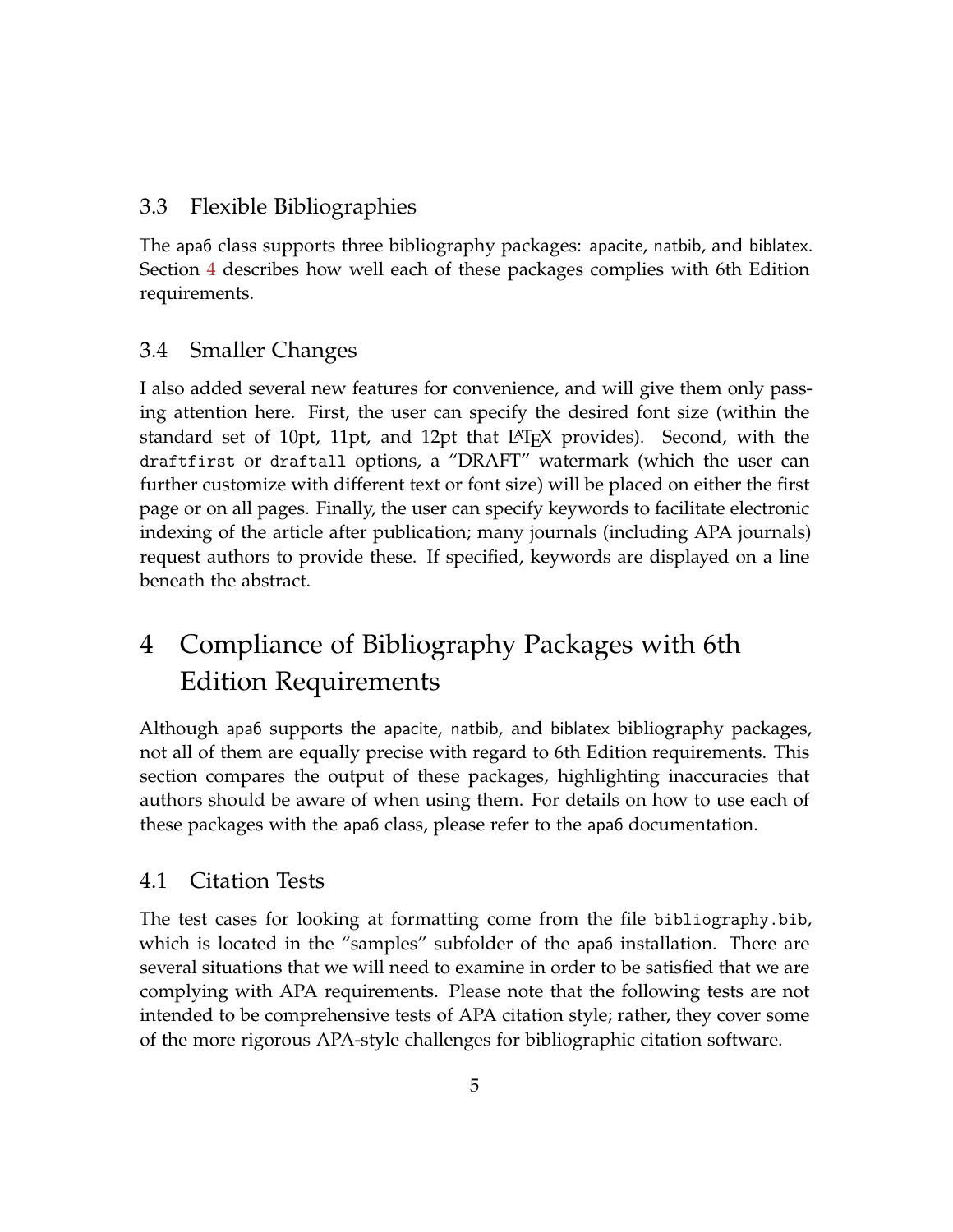- 1. *Joining Multiple Author Names Outside Parentheses.* With a multiple-author source and when all authors must be listed (as opposed to the situations in Tests #4 and #5 below), write out the word "and" prior to the last author's name if the authors are named outside parentheses.
- 2. *Joining Multiple Author Names Within Parentheses.* In the same situation as above, but when the authors' names are cited *inside* parentheses, use the symbol "&" in place of the word "and."
- 3. *Order Citations Alphabetically.* When multiple sources are cited within parentheses, sort them in the same order in which they appear in the reference list at the end of the manuscript. For this test, I purposely entered the citations in reverse alphabetical order.
- 4. *Truncating 3-5 Author Names.* When there are 3-5 authors, list all authors' names for the first citation; for subsequent citations, list only the first author's name followed by "et al."
- 5. *Truncating Six or More Author Names.* When there are more than six authors, list only the first author's name, followed by "et al."
- 6. *Same Author(s), Same Year.* When different articles have the identical author(s) in the same year, give the year followed by "a," "b," etc.
- 7. *Same Author(s), In Press.* When different in-press articles have identical author(s), use "in press-a", "in press-b", etc., instead of the year.
- 8. *Same Author(s), Different Articles.* When citing two or more articles by the same author(s) within parentheses, do not repeat the author name(s).
- 9. *Different First Authors, Same Last Name.* When two first authors have the same last name, include their initials to clarify which one is being cited.
- 10. *Multiple Authors, Same Year.* When two or more articles have a subset of the same authors in the same order, all citations must include as many author names as necessary to make the citation unique. Note that the "al." in "et al." is plural and therefore must replace at least two names.
- 11. *Suppress Name Suffixes.* Do not include the suffix of author names (e.g., "Jr.") when citing their work in the body of the text.
- 12. *Capitalizing Initial Lower-Case Names.* If the first word in a sentence is an author name that begins with a lower-case letter (e.g., "de Waal"), capitalize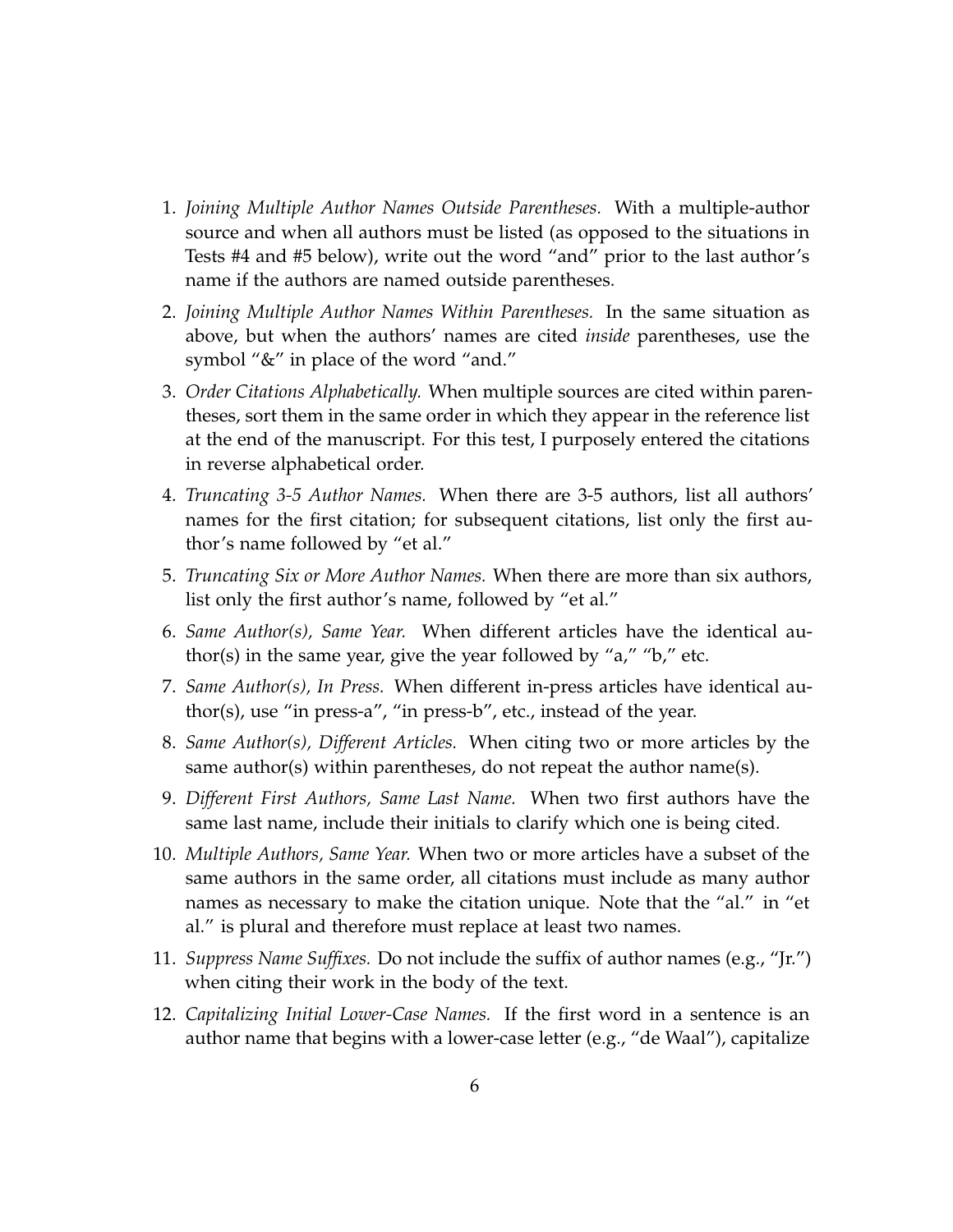that name.

## 4.2 Results of Citation Tests

Table [1](#page-7-0) presents the results of these citation tests. First it should be noted that most of these packages handle basic citations very well. Only one of them passed all 12 tests, but two others did very well. Additionally, not all failures in Table [1](#page-7-0) are equally egregious; for example, the single biblatex-biber failure (Test #9b) will never cause confusion as to which source is being cited.

Before we look at the results, I wish to applaud the developers of apacite and biblatex-apa for responding to my initial citation results and modifying their packages to better comply with 6th Edition requirements. There are now many fewer failed tests in this series than there were when I first ran these tests with then-current versions of these packages just a few months ago.

I summarize the results for each package next. No reviewer or journal editor will comment on "the amazing accuracy of your citations"; but comments to the opposite effect may end up in your Inbox. So unfortunately, we need to focus on the non-compliance here rather than what each package does right.

#### 4.2.1 apacite

I loaded the apacite package using the apacite option of the apa6 class, as follows: \documentclass[jou,apacite]{apa6}

There were two apacite errors: (a) in Test #3, the references were not sorted alphabetically within the parentheses; and (b) in Test #12, the prefix "De" was not capitalized (because there is no capitalization command in apacite).

To overcome the failures of Test #3, one must manually sequence the parenthetical citations; this is entirely feasible but does require a certain level of alertness on the part of the author. There is no cure for the failure of Test #12 without adding on the natbib package (see next section).

#### 4.2.2 apacite-natbib

I loaded both the apacite package and the natbib package implicitly using the natbib option when calling the apa6 class: \documentclass[jou,natbib]{apa6}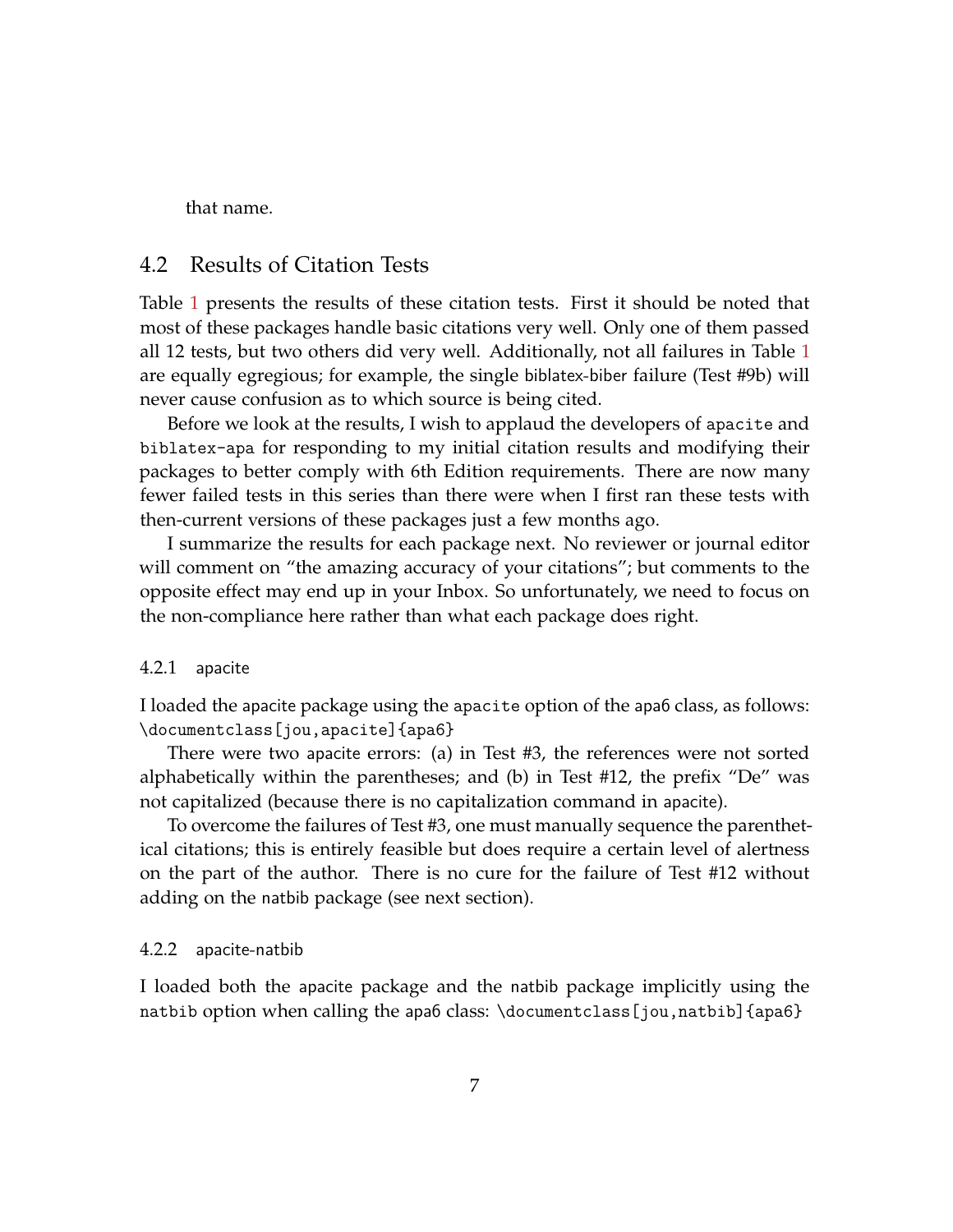| Test            | Expected                           | Results              |                                                                               |        |        |
|-----------------|------------------------------------|----------------------|-------------------------------------------------------------------------------|--------|--------|
|                 |                                    | apacite <sup>a</sup> | apacite-natbib <sup>b</sup> biblatex <sup>c</sup> biblatex-biber <sup>d</sup> |        |        |
| $\mathbf{1}$    | Herbst-Damm and Kulik (2005)       | Passed               | Passed                                                                        | Passed | Passed |
| 2               | (Herbst-Damm & Kulik, 2005)        | Passed               | Passed                                                                        | Passed | Passed |
| 3               | (Haybron, 2008; Mayer, 2008a)      | Failed               | Passed                                                                        | Passed | Passed |
| 4a              | Lassen, Steele, and Sailor (2006)  | Passed               | Passed                                                                        | Passed | Passed |
| 4b              | Lassen et al. $(2006)$             | Passed               | Passed                                                                        | Passed | Passed |
| 5               | Gilbert et al. (2004)              | Passed               | Passed                                                                        | Passed | Passed |
| 6a              | Mayer (2008a)                      | Passed               | Passed                                                                        | Passed | Passed |
| 6b              | Mayer (2008b)                      | Passed               | Passed                                                                        | Passed | Passed |
| 7               | Mayer (in press-a, in press-b)     | Passed               | Passed                                                                        | Passed | Passed |
| 8               | (Mayer, 2008a, 2008b)              | Passed               | Passed                                                                        | Passed | Passed |
| 9a              | J. R. Levin and O'Donnell (2000)   | Passed               | Passed                                                                        | Failed | Passed |
| 9b              | M. E. Levin and Levin (1990)       | Passed               | Passed                                                                        | Failed | Failed |
| 10a             | (Borst, Kosslyn, et al., 2011)     | Passed               | Passed                                                                        | Failed | Passed |
| 10 <sub>b</sub> | (Borst, Kievit, et al., 2011)      | Passed               | Passed                                                                        | Failed | Passed |
| 10c             | (Borst, Thompson, & Kosslyn, 2011) | Passed               | Passed                                                                        | Failed | Passed |
| 11              | Franklin and Adams (2010)          | Passed               | Passed                                                                        | Passed | Passed |
| 12              | De Waal and Grosser (2009)         | Failed               | Passed                                                                        | Passed | Passed |

<span id="page-7-0"></span>Table 1: Citation test results

<sup>a</sup> apacite version 6.01 (2012/02/25)  $b$  natbib version 8.31b (2010/09/13) c biblatex version 1.7 (2011/11/13), biblatex-apa version 4.6 (2012/02/08), BIBTEX version 0.99d  $^{-d}$  biblatex version 1.7 (2011/11/13), biblatex-apa version 4.6 (2012/02/08), biber version 0.9 (2012/02/17)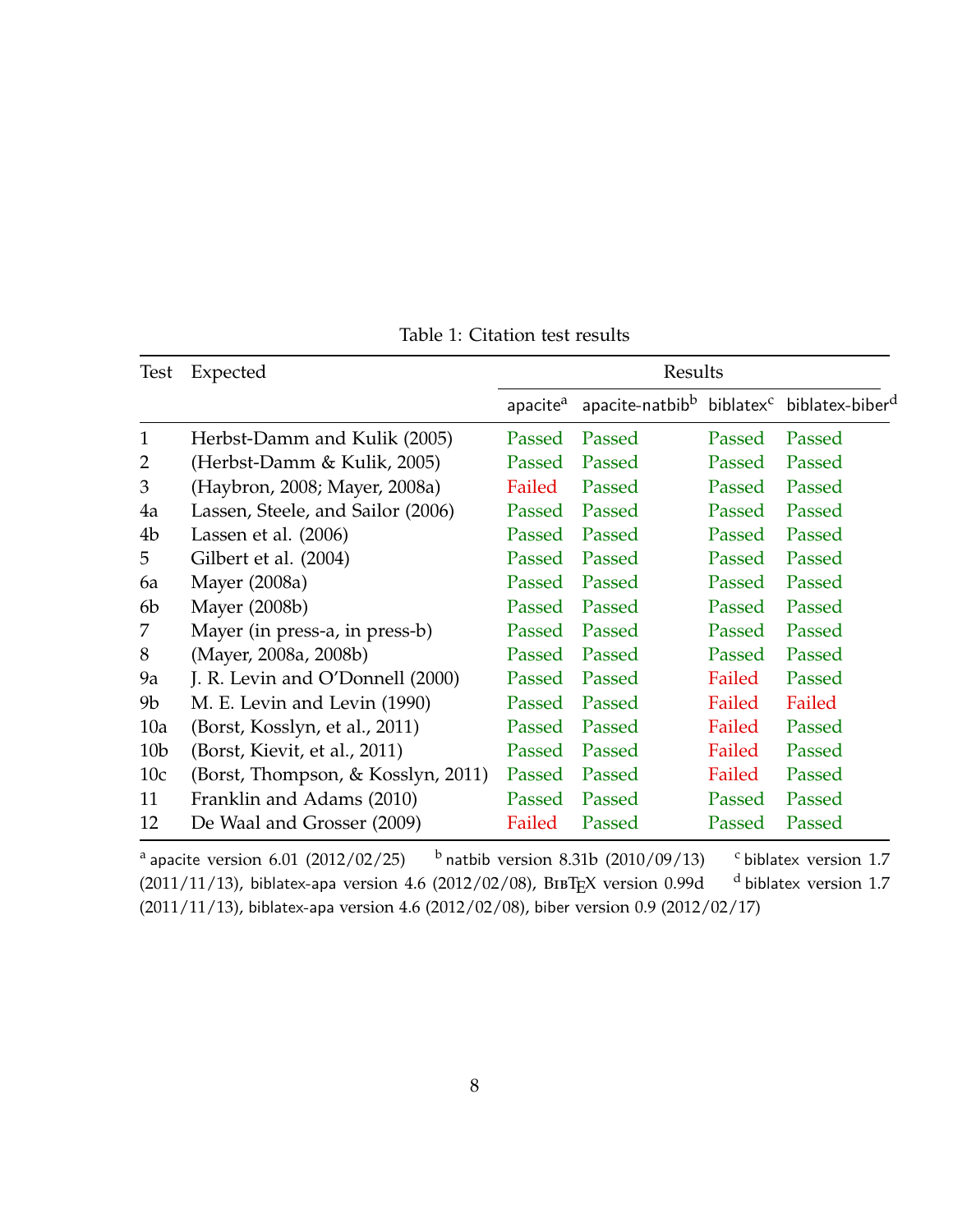There were no apacite-natbib errors, thanks to some clever programming by the apacite developer. The natbib package does not contain a bibliographic style; therefore, apacite is required when using natbib with apa6. The apa6 user simply needs to specify the natbib option to load both of these packages properly.

4.2.3 biblatex with BibT<sub>E</sub>X

I loaded the biblatex package with the following options specified:

\usepackage[style=apa,sortcites=true,sorting=nyt]{biblatex}

There were five biblatex (with BibT<sub>E</sub>X) errors: (a) in Test #9a, the first author's initials were not given; this is a serious error, explicitly violating APA requirements because another author has the same surname; (b) in Test #9b, the same problem occurred; (c–e) in Tests #10a, #10b, and #10c, the references were identified as "(Borst et al., 2011a)," "(Borst et al., 2011b)," and "(Borst et al., 2011c)." Although the Test #10 results do not cause confusion in identifying the intended source, this format does not conform to APA requirements.

4.2.4 biblatex with biber

I loaded the biblatex package and biber with the following options specified: \usepackage[style=apa,sortcites=true,

```
sorting=nyt,backend=biber]{biblatex}
```
There was only one minor biblatex (with biber) error: In Test #9b, the second author's initials were given when they should have been omitted.

# 4.3 Conclusions from Citation Tests

For APA-style citations, the apacite-natbib and biblatex-biber solutions are clearly the most competent; the only error was relatively minor and would never cause confusion as to which source is being cited (unlike the biblatex-BibT<sub>F</sub>X errors).

Time for a personal admission: For several months after learning about biber I was daunted by using it because for some reason I thought that once I converted to biber I was more or less committing myself to it for life. However, that is not so; to use biber, there are no changes required in the .bib file (although some advantages can be gained from a few label changes). All it takes is including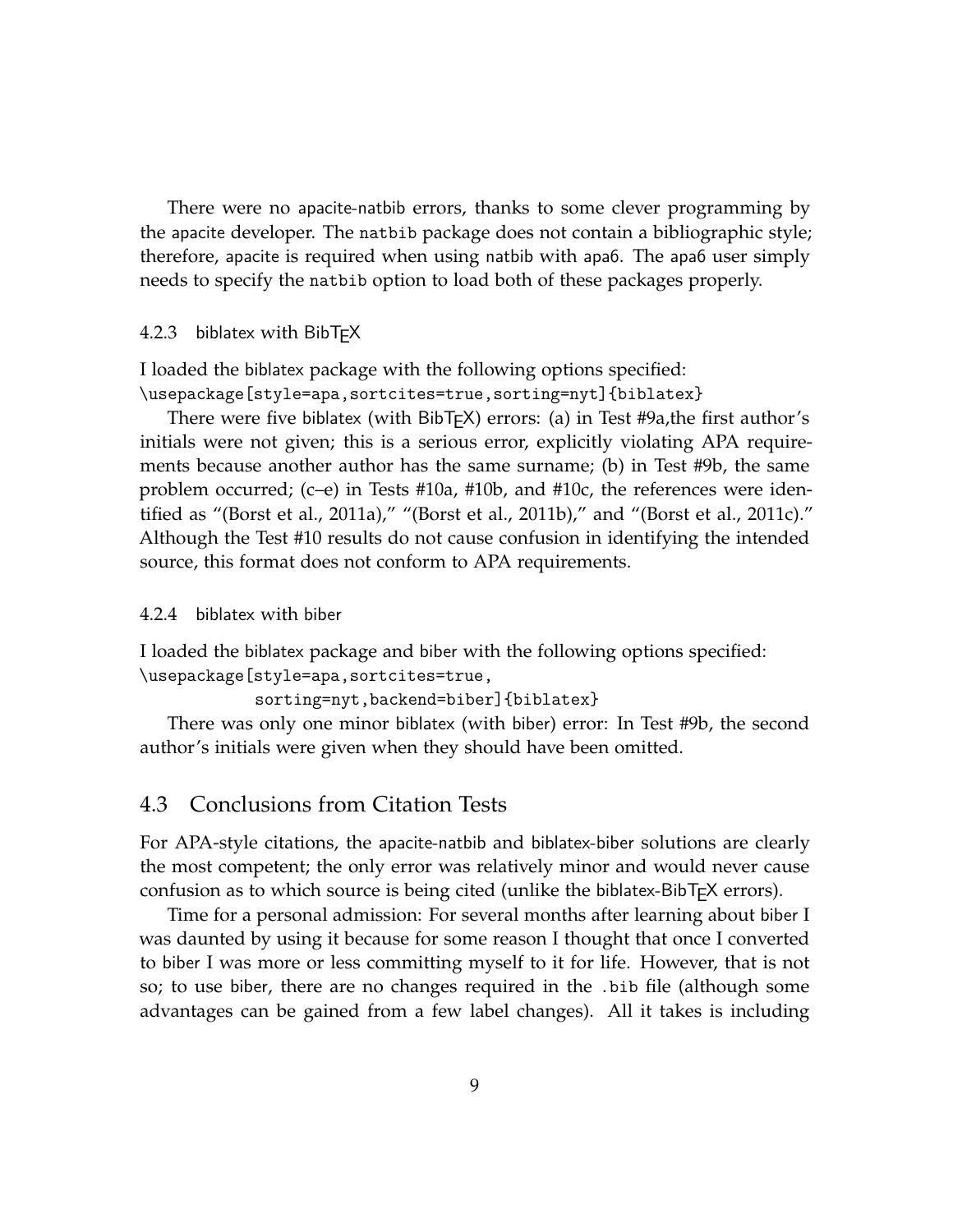the backend=biber option when loading the biblatex package. It could hardly be simpler!

# 4.4 Reference Tests

The in-text citations are only part of the battle; formatting the reference list correctly is the other critical test for a bibliography package. I checked the reference list output from each package against 6th Edition requirements and found no errors that could not have been predicted by the results of the citation tests already described.

### 4.4.1 apacite

The apacite package produced a perfect reference list for my sample sources.

### 4.4.2 apacite-natbib

The apacite-natbib solution also had no errors in the reference list.

### 4.4.3 biblatex with BibT<sub>E</sub>X

Strangely, biblatex (with BibT<sub>E</sub>X) erred in sorting two of the references: Borst, Kosslyn, et al., 2011 was listed prior to Borst, Kievit, et al., 2011. I don't have a clue as to why this would be; I even tried switching the BibT<sub>E</sub>X keys but the sorting remained unchanged.

Additionally there is the problem of the three Borst references having "a," "b," and "c" (respectively) appended to their publication dates. This violates APA guidelines because the author lists for these three references are unique.

### 4.4.4 biblatex with biber

The biblatex-biber package also produced a perfect reference list.

### 4.4.5 Attention to the Details

To conclude, let's show off a 6th Edition formatting requirement that all four of these bibliography solutions are now capable of producing. D. Gilbert and eight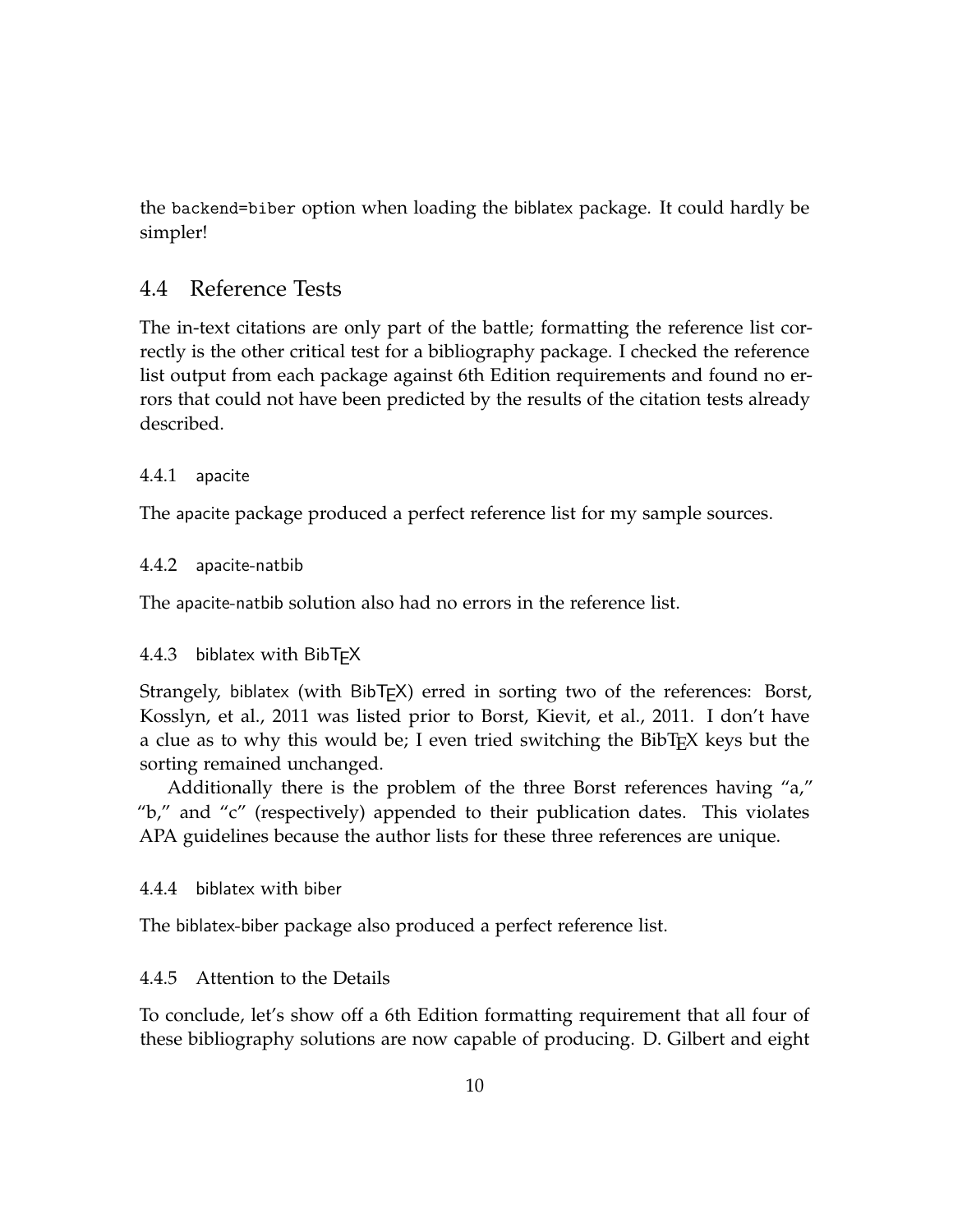other individuals published an article in 2004. Check out the reference below and you will see that the first six authors are listed, followed by an ellipsis, followed by the final author. This way of handling more than six authors in the reference list is a new stipulation in the 6th Edition.

Gilbert, D., McClernon, J., Rabinovich, N., Sugai, C., Plath, L., Asgaard, G., ... Botros, N. (2004). Effects of quitting smoking on EEG activation and attention last for more than 31 days and are more severe with stress, dependence, DRD2 A1 allele, and depressive traits. *Nicotine & Tobacco Research, 6*(2), 249–267. doi:10.1080/14622200410001676305

### 4.5 EndNote® Results

For comparison with a leading commercial bibliographic manager, I also subjected the latest version of EndNote® (X5.0.1) to each of these tests. EndNote failed citation tests #10c (substituting "et al." in place of only one author name, the same error as biblatex) and #12 (with no capitalization available for a lowercase name, the same flaw as apacite). There were no errors on the reference list.

# <span id="page-10-0"></span>5 Converting Documents from LAT<sub>E</sub>X to Word<sup>®</sup>

There are many recommendations online regarding how to solve the problem of submitting a LATEX document to a journal that requires submissions to be in Word® format. The most common recommendation is to convert from L<sup>AT</sup>EX to HTML and then open the HTML file in Word. Various open-source converters are available, such as htlatex, tth, and others; see [http://www.tug.org/utilities/](http://www.tug.org/utilities/texconv/textopc.html) [texconv/textopc.html](http://www.tug.org/utilities/texconv/textopc.html) for a good listing of available programs.

An HTML-converter solution is quite unsatisfactory for APA style, however, because such converters cannot precisely maintain page formatting (e.g., title page, abstract page, etc.).

After much searching and experimenting, I found the TeX2Word<sup>TM</sup> software (<http://www.chikrii.com/products/tex2word/>) from Chikrii Softlab to be an excellent conversion utility. It is commercial software but has a free 30-day trial period available. TeX2Word allows customized conversion of documents from LATEX to Word format (Microsoft Windows® only). Although TeX2Word does